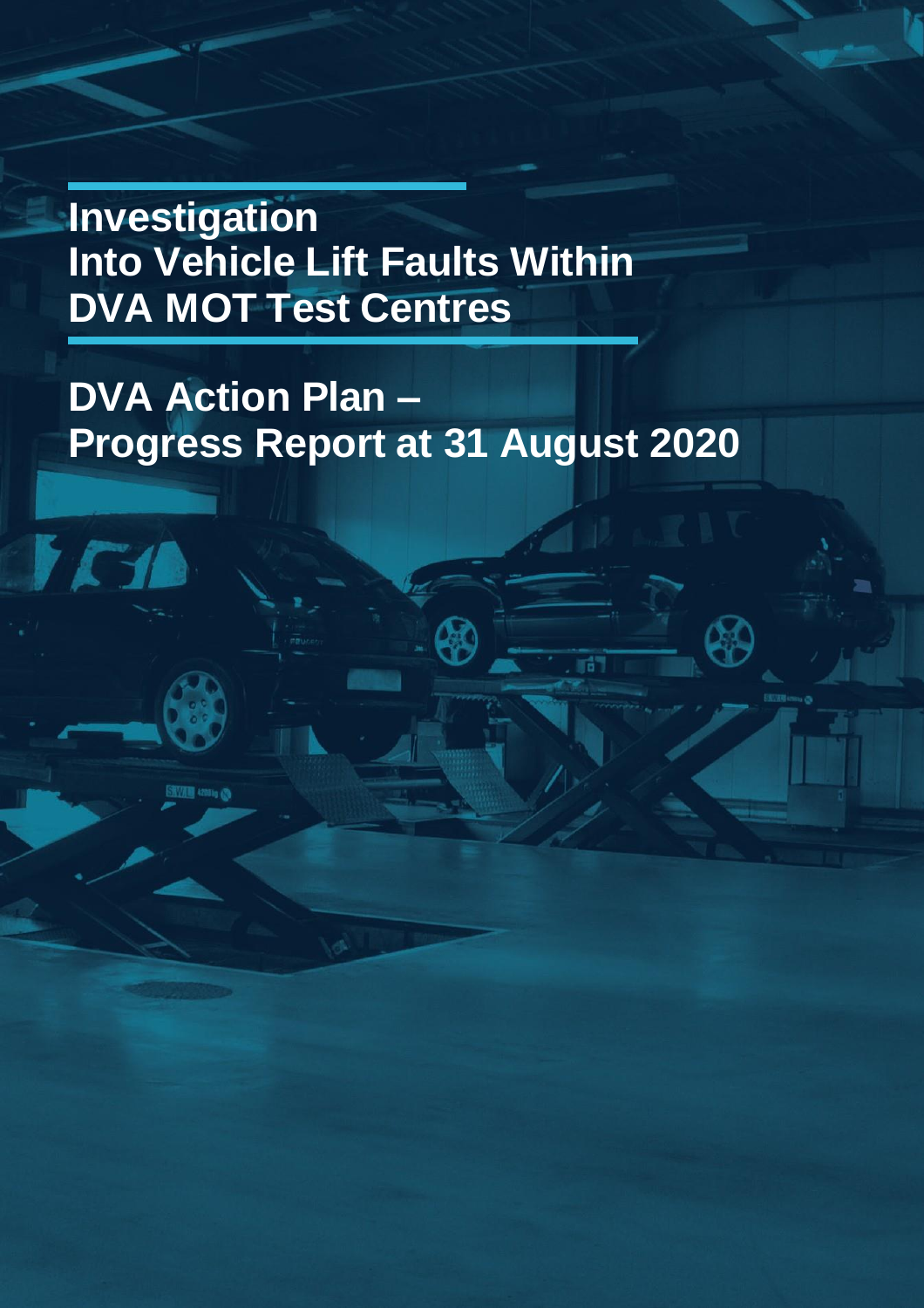### **Summary of Progress at 31 August 2020**

## **Lift Replacement** (3 of 5 actions complete)

- All lifts exhibiting signs of fatigue have been taken out of service and a replacement programme has been completed with new lifts installed in all test centres except for Belfast and Newtownards, which were being used for COVID-19 testing and outside of DVA's control.
- New lifts are currently being installed at Newtownards, and will be installed in Belfast in early October, following their respective return to DVA from the HSC Trusts.
- The requirement for an annual condition survey has been added to MAHA contract with effect from 1 April 2020 and the outcome will be verified by an independent engineer.
- A process for calculating life expectancy based on number of operating cycles is currently being progressed and will inform future replacement programmes.

## **Contract Management** (all actions complete)

- Maintenance procedures have been confirmed and agreed with MAHA and amendments implemented with effect from 1 April 2020.
- The new contract for Independent Inspections details the requirement for thorough examinations to be completed and also provides for ad-hoc equipment surveys to be conducted.
- Independent inspections will provide categorisation of faults in line with legislative standards and will provide indication of severity, impact and timescale for repair.
- An additional clause has been included to strengthen the protection of DVA from additional expense should a major disruption to service ever occur again.
- The liability value within the MAHA contract has been reviewed by DVA. Taking into consideration all aspects of the contract and measures introduced to strengthen controls the liability value is considered to be appropriate.

# **Inspection / Maintenance** (all actions complete)

- A contract for Independent Insurance inspections was awarded on 1 May 2020. As a result of the new contract, DVA will take ownership of the reports from the independent engineering insurance inspectors.
- Amendments to routine maintenance procedures have been agreed and implemented with effect from 1 April 2020.
- DVA has considered the feasibility of adding cycle counters to lifts and a process for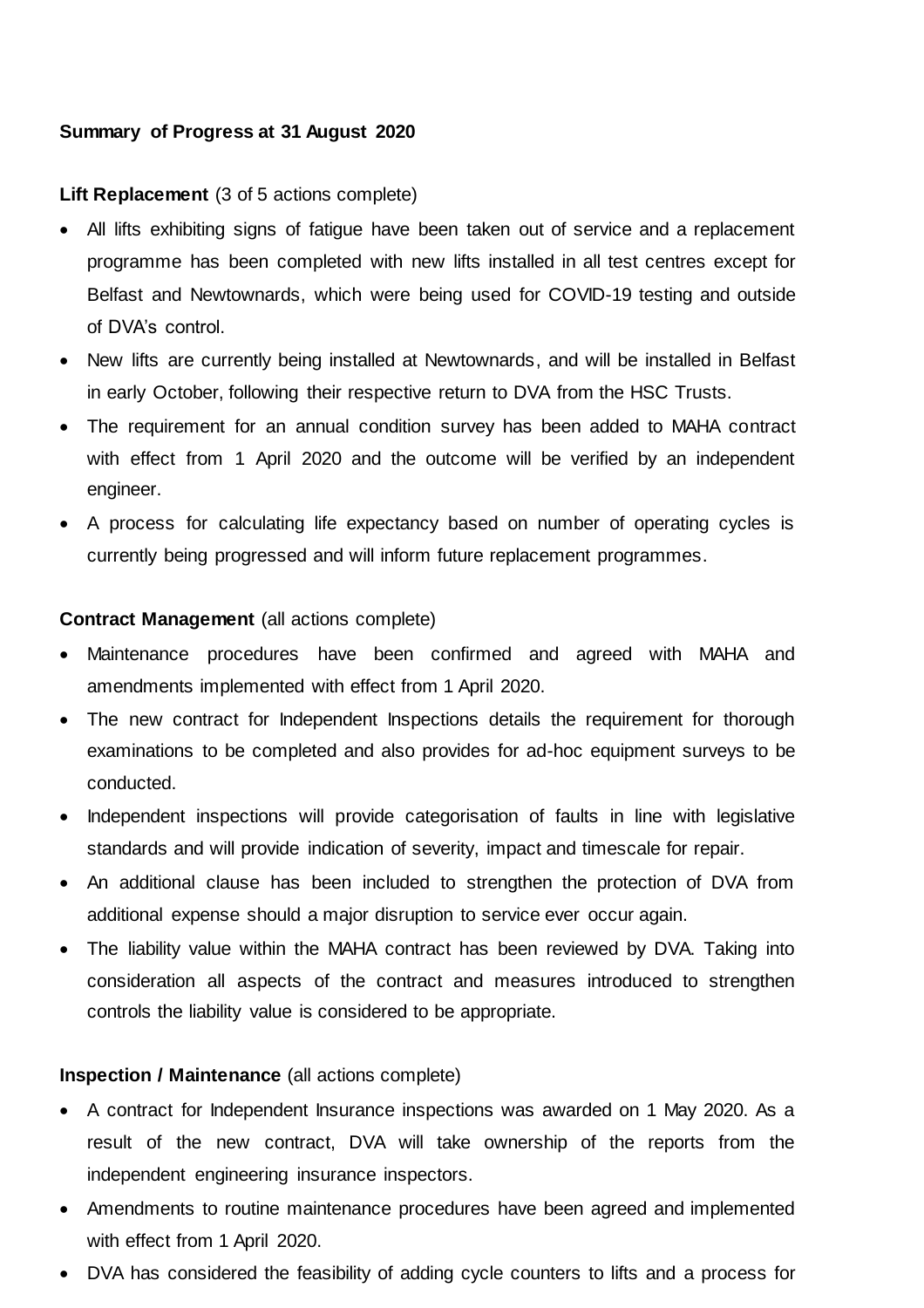calculating life expectancy based on number of operating cycles is currently being progressed.

## **Governance** (2 of 3 actions complete)

 Internal processes/responsibilities have been established across various sections within the Agency, including Contract Management, Health & Safety and Operations.

## **Monitoring Processes** (2 of 4 actions complete)

- This document forms part of the DVA's commitment to report progress in implementing the Action Plan.
- Quarterly Progress Report at 31 August 2020 presented to the Permanent Secretary, the Minister, DVA Audit and Risk Assurance Committee and published on the Department's website.
- Monthly Progress Report at 31 July 2020 presented to the Permanent Secretary, the Minister, DVA Audit and Risk Assurance Committee.
- Follow up and validation of actions completed in this Action Plan have been included in the DVA Internal Audit Plan for 2020-21.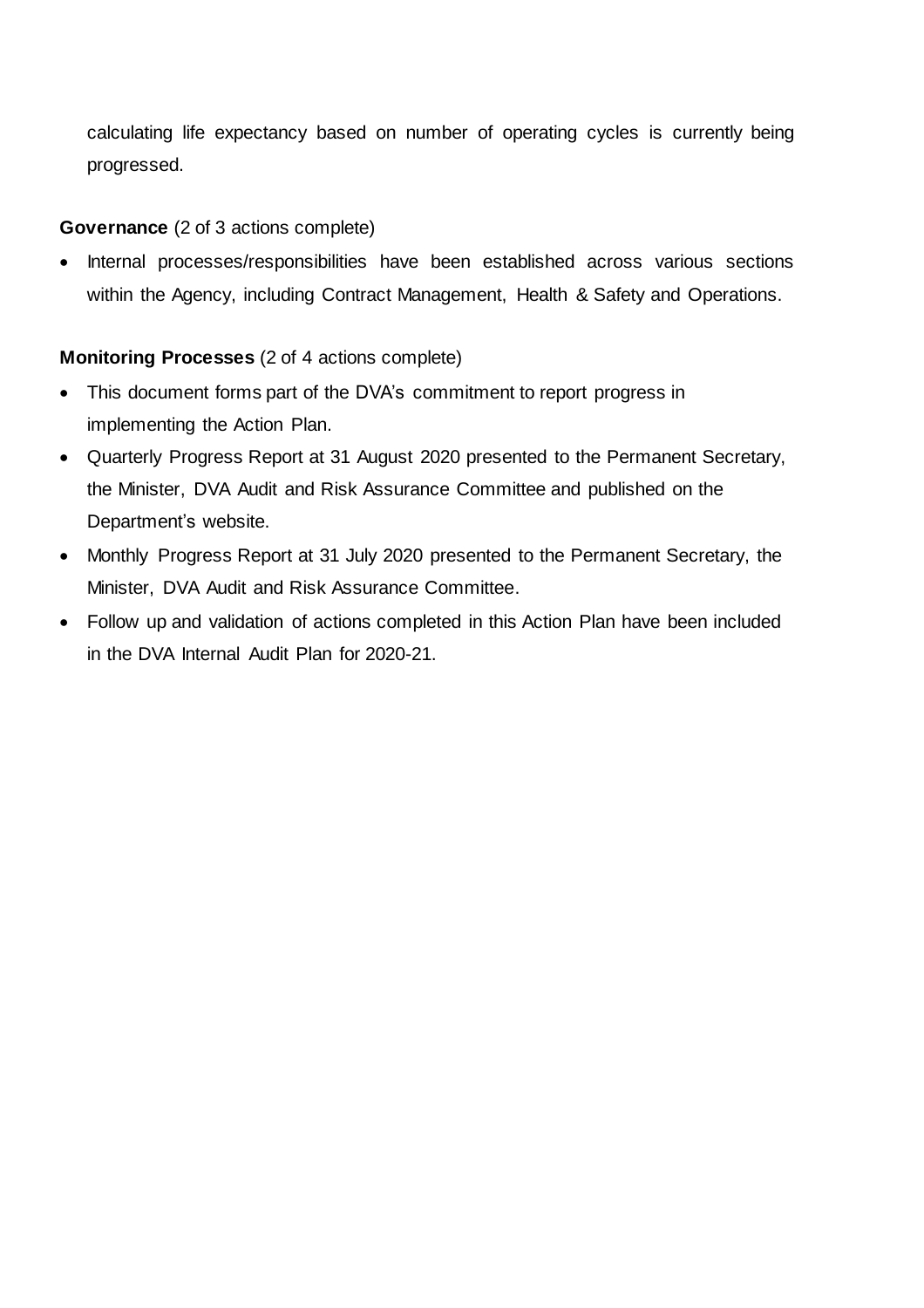#### **DVA Action Plan – Position at 31 August 2020 ANNEX A**

| <b>Issue</b>                                                                                                                           | Report<br>Reference                           | Action                                                                                                                                                                      | Completion<br><b>Date</b>                             | Update                                                                                                                                                                                                                                                                                                                                                                                   | R/A/G                               | Owner                                           |  |  |  |
|----------------------------------------------------------------------------------------------------------------------------------------|-----------------------------------------------|-----------------------------------------------------------------------------------------------------------------------------------------------------------------------------|-------------------------------------------------------|------------------------------------------------------------------------------------------------------------------------------------------------------------------------------------------------------------------------------------------------------------------------------------------------------------------------------------------------------------------------------------------|-------------------------------------|-------------------------------------------------|--|--|--|
|                                                                                                                                        | <b>LIFT REPLACEMENT</b>                       |                                                                                                                                                                             |                                                       |                                                                                                                                                                                                                                                                                                                                                                                          |                                     |                                                 |  |  |  |
| 1. All lifts exhibiting signs of fatigue to<br>be taken out of service.                                                                | <b>WYG</b><br>para 6.0                        | All lifts exhibiting signs of fatigue shall<br>be taken out of service.                                                                                                     | 27 January<br>2020                                    | <b>COMPLETE</b>                                                                                                                                                                                                                                                                                                                                                                          | <b>COMPLETE</b>                     | DVA Chief<br>Executive                          |  |  |  |
| 2. All lifts exhibiting signs of fatigue to<br>be replaced.                                                                            | <b>WYG</b><br>para 6.0                        | Replace all lifts exhibiting signs of<br>fatigue.                                                                                                                           | 31 July 2020                                          | <b>COMPLETE</b><br>New lifts installed at all test<br>centres except for<br><b>Belfast and Newtownards as</b><br>they were being used for<br>COVID-19 testing and outside<br>of DVA's control. New lifts are<br>currently being installed at<br>Newtownards, and will be<br>installed in Belfast in early<br>October following their<br>respective return to DVA from<br>the HSC Trusts. | <b>COMPLETE</b>                     | <b>DVA Director of</b><br><b>Transformation</b> |  |  |  |
| Life expectancy of lifts had not<br>3.<br>been pre-determined.<br>This potentially impacted on timing<br>of lift replacement programme | <b>GIAFIS</b><br>para 3.12<br>WYG para<br>7.0 | Agree projected life expectancy for<br>new lifts with MAHA to inform<br>timescale for any lift replacements.<br>Agree plan to roll-out cycle counter<br>monitoring software | 31 July 2020<br>revised to<br>30<br>September<br>2020 | MAHA has provided an initial<br>estimate of product life<br>expectancy of four years for<br>new lifts based on anticipated<br>load cycles through normal use<br>at DVA centres.<br>MAHA has confirmed the<br>availability of software to<br>monitor usage of lifts. Trials<br>have been successfully                                                                                     | <b>PARTIALLY</b><br><b>COMPLETE</b> | DVA Director of<br>Transformation               |  |  |  |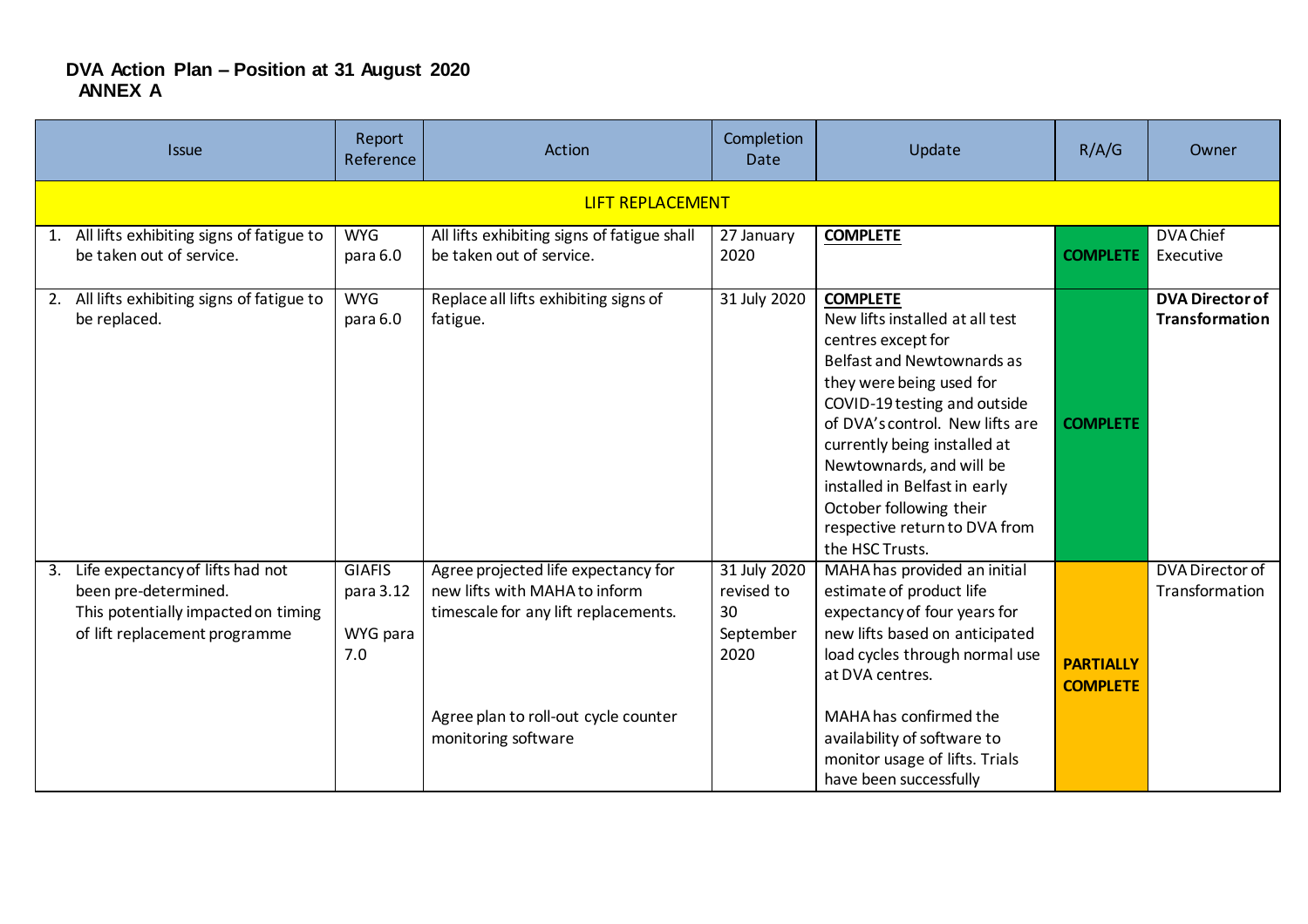| <b>Issue</b>                                                                            | Report<br>Reference        | Action                                                                                                                                                                                                         | Completion<br><b>Date</b>           | Update                                                                                                                                                                                                                                                                                                                                            | R/A/G           | Owner                             |
|-----------------------------------------------------------------------------------------|----------------------------|----------------------------------------------------------------------------------------------------------------------------------------------------------------------------------------------------------------|-------------------------------------|---------------------------------------------------------------------------------------------------------------------------------------------------------------------------------------------------------------------------------------------------------------------------------------------------------------------------------------------------|-----------------|-----------------------------------|
|                                                                                         |                            | Agree the criteria for assessing the life<br>expectancy of lifts                                                                                                                                               |                                     | completed, with a plan for<br>delivery and installation<br>expected by end of September.<br>A process for calculating life<br>expectancy based on number<br>of operating cycles is currently<br>being progressed. Once<br>developed, a means of<br>continuous review will be<br>implemented, and will inform<br>future replacement<br>programmes. |                 |                                   |
| No lift replacement plan in place.<br>4.                                                | <b>GIAFIS</b><br>para 3.12 | Perform an annual condition survey at<br>appropriate point, verified by<br>independent engineer.<br>A replacement schedule of relevant<br>equipment will be developed on the<br>basis of the condition report. | 01 April<br>2020                    | <b>COMPLETE</b><br>Requirement for annual<br>condition survey added to<br>MAHA contract with effect<br>from 1 April 2020.<br>The outcome of the annual<br>condition survey will be verified<br>by the independent engineer<br>contract.                                                                                                           | <b>COMPLETE</b> | DVA Director of<br>Transformation |
| 5. Future lift specification and design<br>to be agreed with new equipment<br>provider. |                            | Agree design and specification for new<br>lifts with WEP and conduct<br>performance testing.                                                                                                                   | $\overline{31}$<br>December<br>2020 | The design and specification of<br>the lift has been agreed. A<br>prototype lift is scheduled to<br>be delivered to DVA on 27<br>September and will be tested                                                                                                                                                                                     |                 | SRO for<br>Equipment<br>Project   |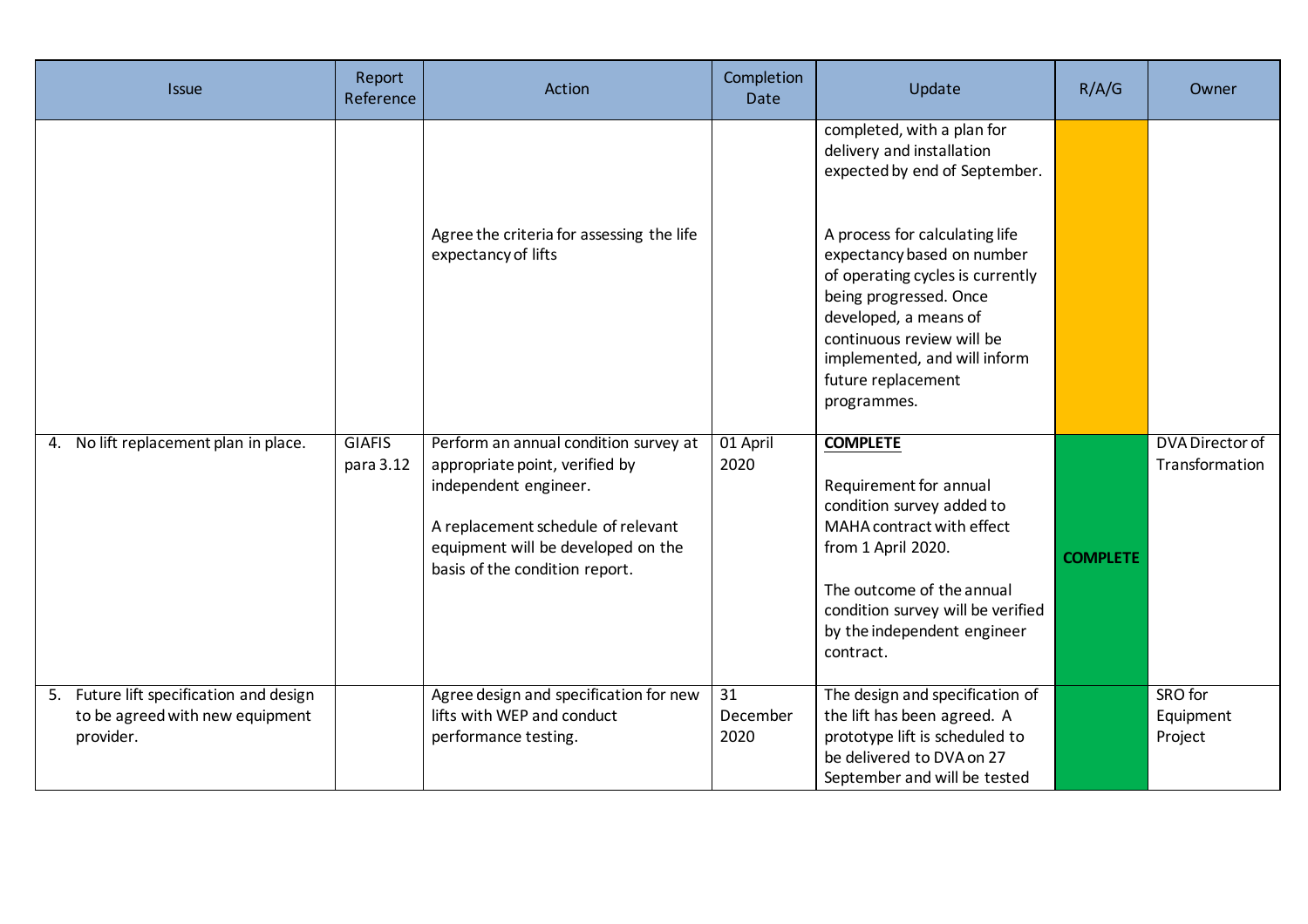| <b>Issue</b>                                                                                                                                                                                                                     | Report<br>Reference       | Action                                                                                                                                              | Completion<br><b>Date</b> | Update                                                                                                                                                                                                                                                                                                                                                                                                                                                                                                                                                   | R/A/G           | Owner                             |
|----------------------------------------------------------------------------------------------------------------------------------------------------------------------------------------------------------------------------------|---------------------------|-----------------------------------------------------------------------------------------------------------------------------------------------------|---------------------------|----------------------------------------------------------------------------------------------------------------------------------------------------------------------------------------------------------------------------------------------------------------------------------------------------------------------------------------------------------------------------------------------------------------------------------------------------------------------------------------------------------------------------------------------------------|-----------------|-----------------------------------|
|                                                                                                                                                                                                                                  |                           |                                                                                                                                                     |                           | to ensure that it performs in<br>line with the design<br>specification. If the DVA<br>testing team identify a<br>modification or upgrade, the<br>contractor is obliged to make<br>them.                                                                                                                                                                                                                                                                                                                                                                  |                 |                                   |
|                                                                                                                                                                                                                                  |                           | <b>CONTRACT MANAGEMENT</b>                                                                                                                          |                           |                                                                                                                                                                                                                                                                                                                                                                                                                                                                                                                                                          |                 |                                   |
| 1. DVA did not specify the detailed<br>terms of reference for the condition<br>survey report.<br>Consequently, the report did not<br>enable DVA to fully evaluate the<br>potential outcome of future<br>independent inspections. | <b>GIAFIS</b><br>para 1.7 | Ensure target dates/content and detail<br>of reports are specified as part of the<br>requirement for any reports/surveys<br>commissioned in future. | Ad hoc                    | <b>COMPLETE</b><br>The MAHA contract details the<br>requirements for 8 weekly and<br>monthly inspections to be<br>completed and also includes<br>option for ad hoc equipment<br>surveys to be conducted.<br>The new contract for<br>Independent Inspections<br>details the requirement for 6<br>monthly thorough<br>examinations to be completed<br>and also provides for ad hoc<br>equipment surveys to be<br>conducted.<br>If ad hoc surveys are requested<br>by DVA specific terms of<br>reference will be agreed, with<br>the respective contractor, | <b>COMPLETE</b> | DVA Director of<br>Transformation |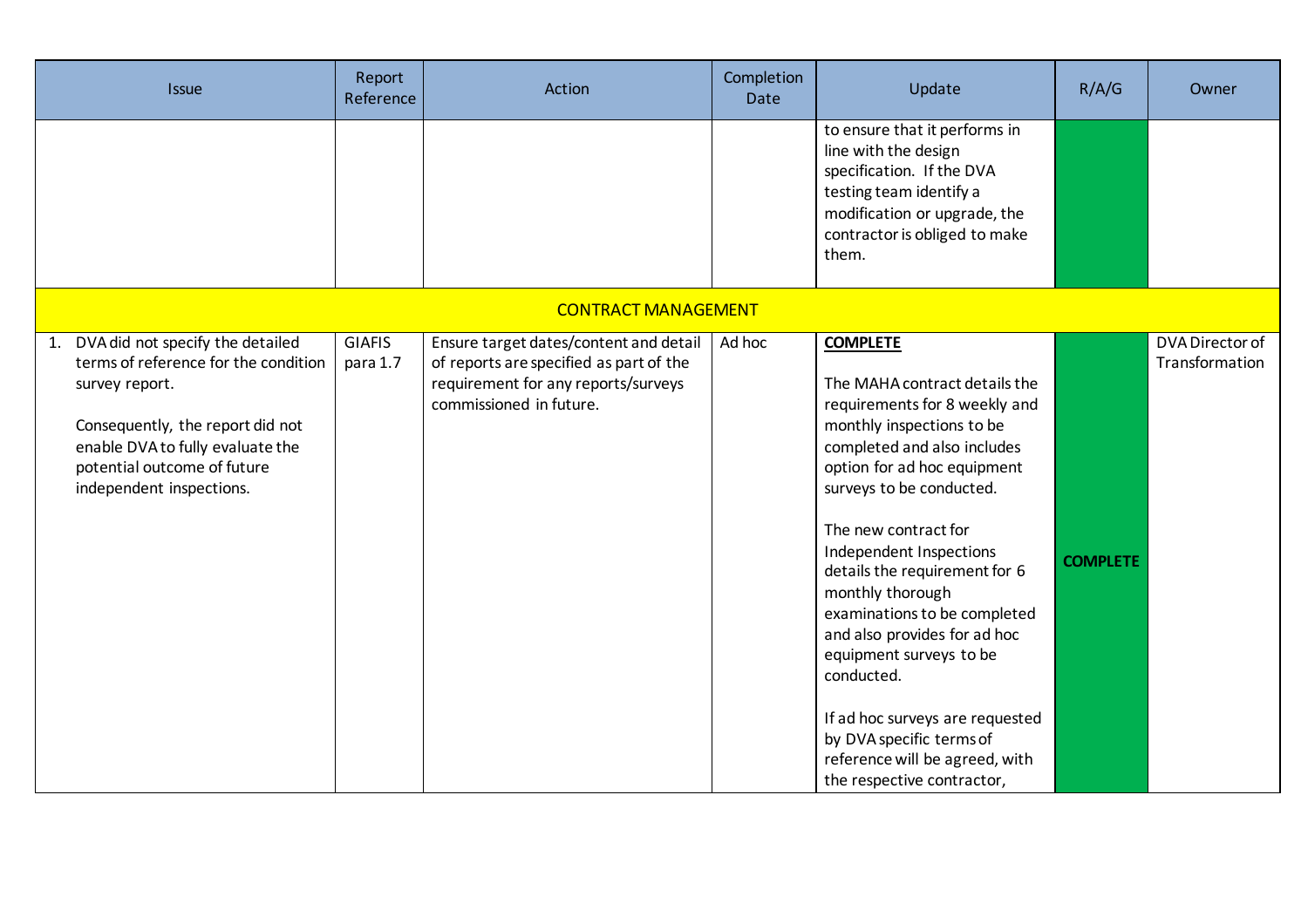| <b>Issue</b>                                                                                                                                                                                                              | Report<br>Reference                    | Action                                                                                                                                                                                                           | Completion<br><b>Date</b> | Update                                                                                                                                                                                                                                                                                                                                                                                                                                                                                                                                                                                                                                | R/A/G           | Owner                             |
|---------------------------------------------------------------------------------------------------------------------------------------------------------------------------------------------------------------------------|----------------------------------------|------------------------------------------------------------------------------------------------------------------------------------------------------------------------------------------------------------------|---------------------------|---------------------------------------------------------------------------------------------------------------------------------------------------------------------------------------------------------------------------------------------------------------------------------------------------------------------------------------------------------------------------------------------------------------------------------------------------------------------------------------------------------------------------------------------------------------------------------------------------------------------------------------|-----------------|-----------------------------------|
|                                                                                                                                                                                                                           |                                        |                                                                                                                                                                                                                  |                           | including target dates for<br>completion.                                                                                                                                                                                                                                                                                                                                                                                                                                                                                                                                                                                             |                 |                                   |
| Repairs had already been carried<br>2.<br>out without prior<br>notification/approval by DVA<br>Contract Management staff.<br>Consequently, the integrity of the<br>repair was not able to be assessed.                    | <b>GIAFIS</b><br>para 4.9              | Ensure that reactive maintenance<br>procedures are fully understood by the<br>contractor, including that DVA<br>Contract Management must approve<br>all future equipment repairs before<br>work is commissioned. | 06 May<br>2020            | <b>COMPLETE</b><br>Procedures confirmed and<br>agreed with MAHA on 6 May<br>2020.                                                                                                                                                                                                                                                                                                                                                                                                                                                                                                                                                     | <b>COMPLETE</b> | DVA Director of<br>Transformation |
| DVA did not specify how MAHA<br>3.<br>would categorise any faults found<br>or the role of the independent<br>inspectors.<br>Consequently, the severity or<br>impact of the identified cracks was<br>not fully understood. | <b>GIAFIS</b><br>paras 1.7<br>and 4.11 | Ensure requirement for categorisation<br>of faults is specified for all future<br>reports/surveys commissioned.                                                                                                  | 30 June<br>2020           | <b>COMPLETE</b><br>Discussions with new<br>Independent Inspectors have<br>confirmed that independent<br>inspections will provide<br>categorisation of faults in line<br>with legislative standards and<br>will provide indication of<br>severity and impact. Such faults<br>will then be reported to the<br>contractor based on priority (as<br>below) in line with the<br>categorisation provided.<br>Any faults identified by/to<br>MAHA are categorised in line<br>with KPIs relating to priorities<br>for fault resolution as specified<br>within the contractual<br>Performance Standards. Each<br>priority reflects the nature, | <b>COMPLETE</b> | DVA Director of<br>Transformation |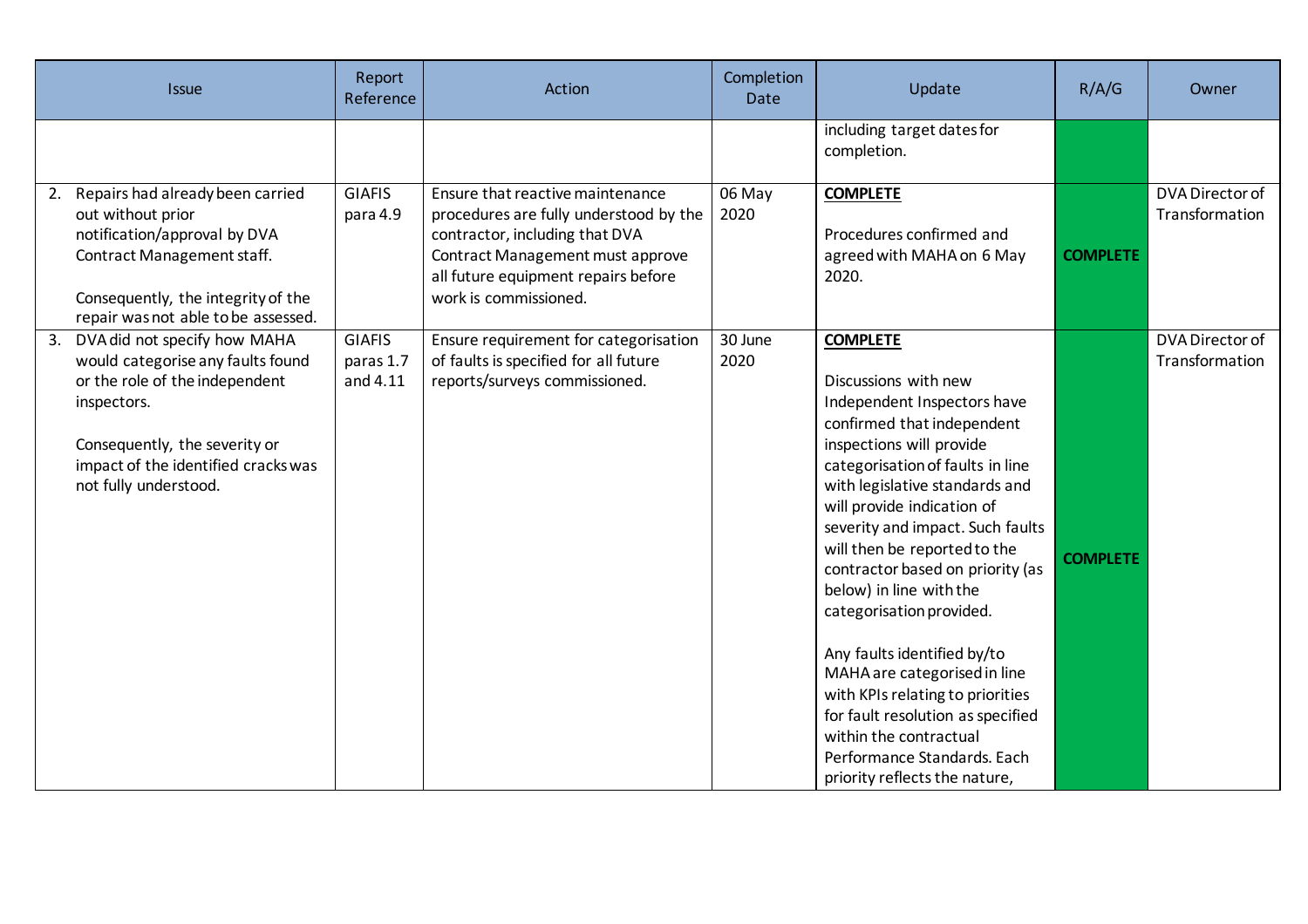| <b>Issue</b>                                                                                   | Report<br>Reference       | Action                                                                                        | Completion<br><b>Date</b> | Update                                                                                                                                                                                                                                                                                                                                                                                                                                                                                                                                                                                                                                                                                                                                                                                                                                    | R/A/G           | Owner                                    |
|------------------------------------------------------------------------------------------------|---------------------------|-----------------------------------------------------------------------------------------------|---------------------------|-------------------------------------------------------------------------------------------------------------------------------------------------------------------------------------------------------------------------------------------------------------------------------------------------------------------------------------------------------------------------------------------------------------------------------------------------------------------------------------------------------------------------------------------------------------------------------------------------------------------------------------------------------------------------------------------------------------------------------------------------------------------------------------------------------------------------------------------|-----------------|------------------------------------------|
|                                                                                                |                           |                                                                                               |                           | severity and impact of the<br>fault, and sets a timescale for<br>resolution.                                                                                                                                                                                                                                                                                                                                                                                                                                                                                                                                                                                                                                                                                                                                                              |                 |                                          |
| 4. No timescale for repair of Category<br>B defect was stated by the<br>independent inspector. | <b>GIAFIS</b><br>para 4.7 | Agree timescale for repairs in relation<br>to the new contract for independent<br>inspections | 30 June<br>2020           | <b>COMPLETE</b><br>Discussions held with new<br>independent inspectors and<br>processes agreed, including the<br>need for a defined timescale<br>for repair of each defect<br>identified. Independent<br>inspections will provide<br>categorisation of faults in line<br>with legislative standards and<br>will provide indication of<br>severity, impact and timescale<br>for repair. Such faults will then<br>be reported to the contractor<br>based on priority (as below) in<br>line with the categorisation<br>provided.<br>All faults identified by MAHA<br>are categorised in line with KPIs<br>relating to priorities for fault<br>resolution as specified within<br>the contractual Performance<br>Standards. Each priority reflects<br>the nature, severity and impact<br>of the fault, and sets a<br>timescale for resolution. | <b>COMPLETE</b> | <b>DVA Director of</b><br>Transformation |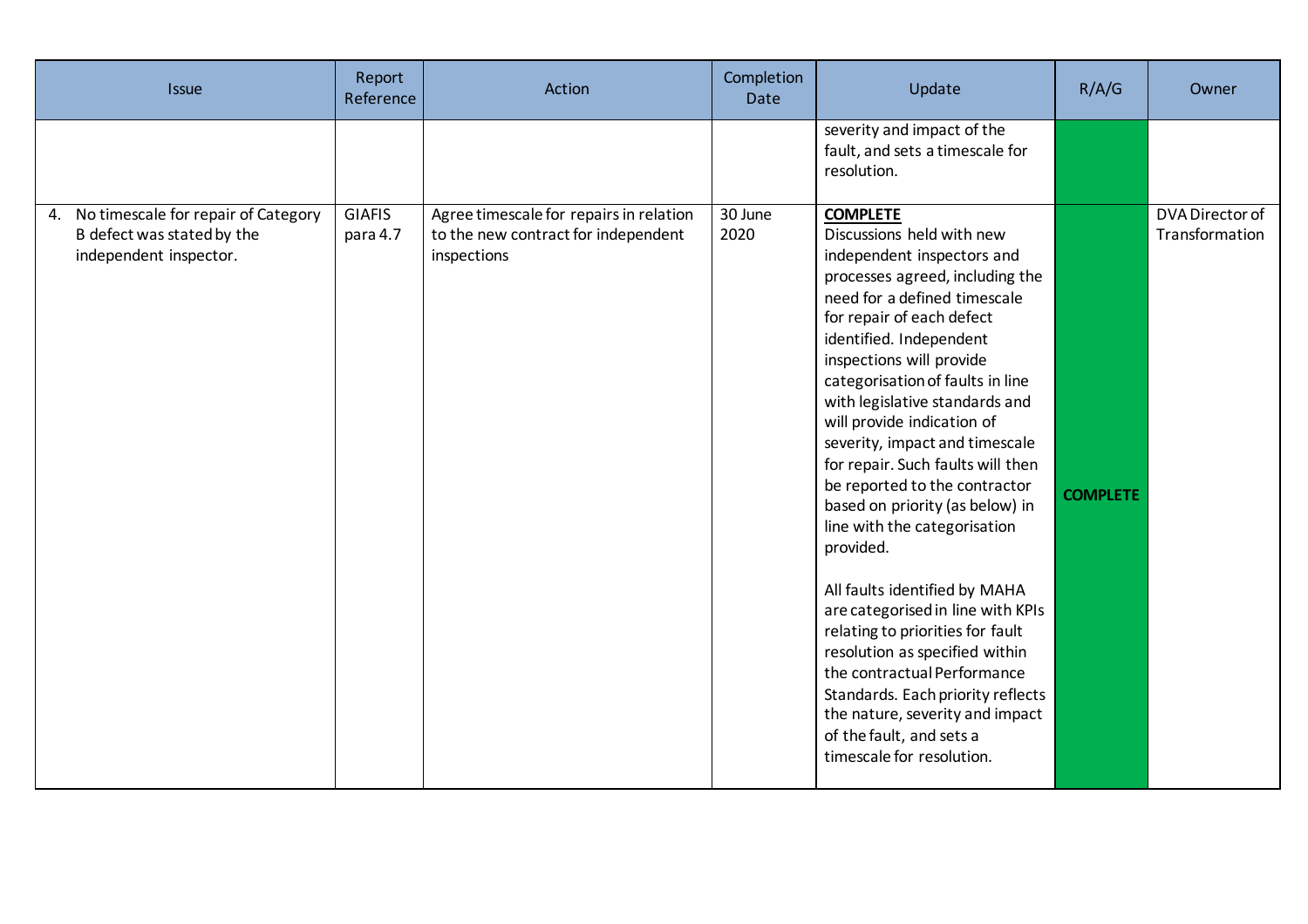| <b>Issue</b>                                                                                                                       | Report<br>Reference    | Action                                                                                                                                                              | Completion<br><b>Date</b> | Update                                                                                                                                                                                                                                                                                                                                                                                                                                                               | R/A/G           | Owner                             |
|------------------------------------------------------------------------------------------------------------------------------------|------------------------|---------------------------------------------------------------------------------------------------------------------------------------------------------------------|---------------------------|----------------------------------------------------------------------------------------------------------------------------------------------------------------------------------------------------------------------------------------------------------------------------------------------------------------------------------------------------------------------------------------------------------------------------------------------------------------------|-----------------|-----------------------------------|
| 5. The maintenance schedule was not<br>sufficiently detailed to uncover the<br>issue of the cracked lifts.                         | <b>WYG</b><br>para 7.0 | Ensure vehicle lift inspection process is<br>supplemented with a more specific list<br>of items to be inspected as part of the<br>general inspection.               | 01 April<br>2020          | <b>COMPLETE</b><br>Amendments to routine<br>maintenance procedures (8<br>weekly and 6 monthly) have<br>been agreed and implemented<br>with effect from 1 April 2020.<br>These include additional<br>requirements for inspection of<br>vehicle lifts.                                                                                                                                                                                                                 | <b>COMPLETE</b> | DVA Director of<br>Transformation |
| 6. DVA Vehicle Testing Equipment<br>Maintenance Contract includes<br>limited cover for contractor<br>performance/liability issues. |                        | Review existing contractor<br>performance/liability clauses within<br>the DVA Vehicle Testing Equipment<br>Contract to assess whether these can<br>be strengthened. | 30 June<br>2020           | <b>COMPLETE</b><br>An additional clause has been<br>included in the contract to<br>strengthen the protection of<br>DVA from additional expense<br>should a major disruption to<br>service ever occur again.<br>The liability value within the<br>MAHA contract has been<br>reviewed by DVA. Taking into<br>consideration all aspects of the<br>contract and measures<br>introduced to strengthen<br>controls the liability value is<br>considered to be appropriate. | <b>COMPLETE</b> | DVA Director of<br>Transformation |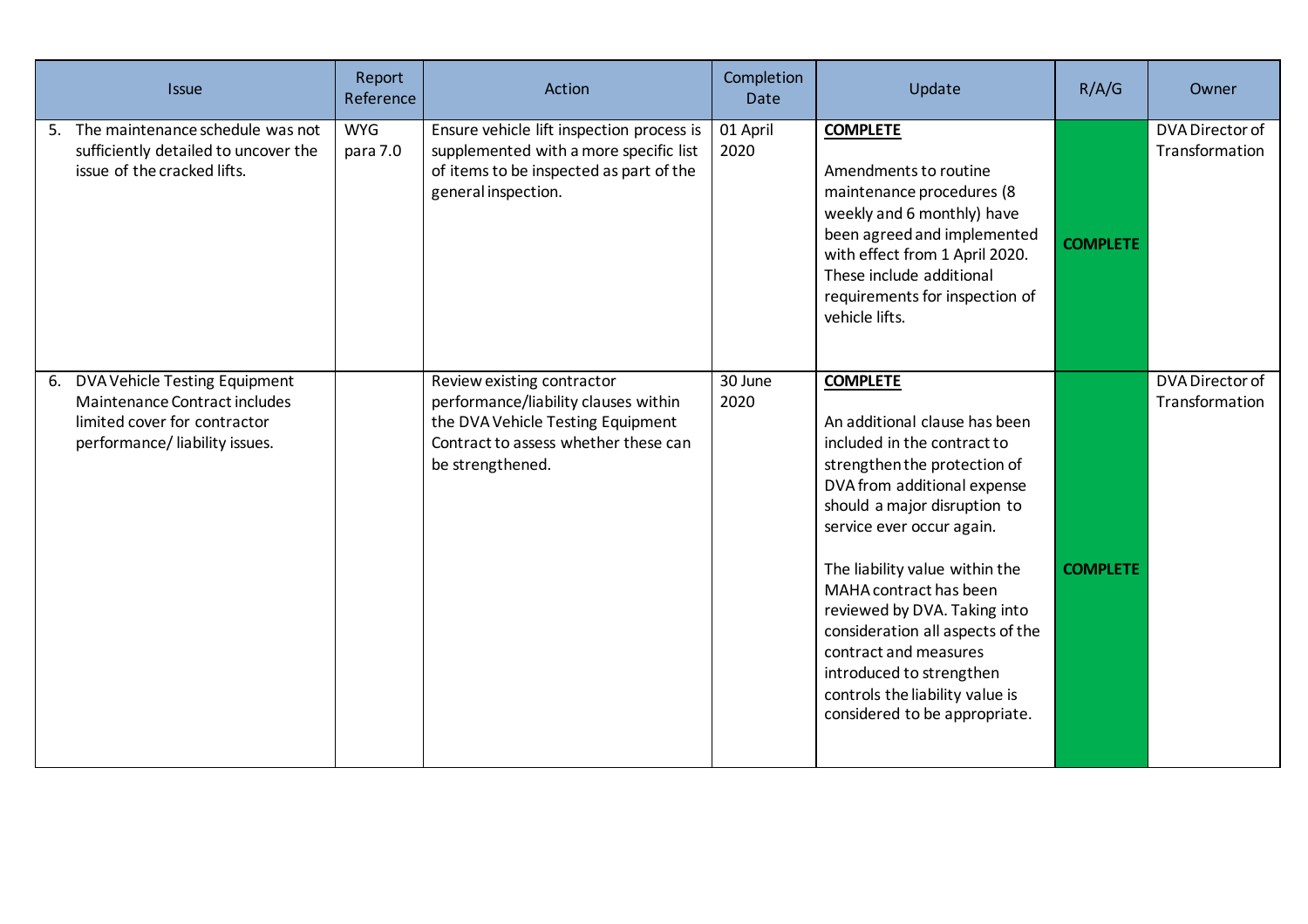| <b>Issue</b>                                                                                                                                                             | Report<br>Reference             | Action                                                                                                                                                     | Completion<br>Date | Update                                                                                                                                                                                                                                                                                                                                                                                                       | R/A/G           | Owner                             |  |  |
|--------------------------------------------------------------------------------------------------------------------------------------------------------------------------|---------------------------------|------------------------------------------------------------------------------------------------------------------------------------------------------------|--------------------|--------------------------------------------------------------------------------------------------------------------------------------------------------------------------------------------------------------------------------------------------------------------------------------------------------------------------------------------------------------------------------------------------------------|-----------------|-----------------------------------|--|--|
|                                                                                                                                                                          | <b>INSPECTION / MAINTENANCE</b> |                                                                                                                                                            |                    |                                                                                                                                                                                                                                                                                                                                                                                                              |                 |                                   |  |  |
| Independent engineering insurance<br>1.<br>inspections were managed by<br>MAHA through existing contract,<br>which was perceived as a potential<br>conflict of interest. | <b>GIAFIS</b><br>para 1.2       | DVA to appoint independent<br>engineering insurance inspectors to<br>conduct thorough examination<br>inspections of relevant equipment in<br>test centres. | 01 May<br>2020     | <b>COMPLETE</b><br>Contract for Independent<br>Insurance inspections procured<br>and awarded on 1 May.<br>Independent inspections<br>removed from MAHA contract<br>30 April.<br>Internal processes/<br>responsibilities currently being<br>established with CMP, H&S and<br>Operations.<br>Discussions initiated with new<br>contractor, including<br>roles/responsibilities and<br>communication protocols. | <b>COMPLETE</b> | DVA Director of<br>Transformation |  |  |
| There were no cycle counters fitted<br>2.<br>to lifts to record number of lift<br>cycles to inform a decision on life<br>expectancy.                                     | <b>WYG</b><br>para 7.0          | Consider feasibility of adding cycle<br>counters to all lifts.                                                                                             | 30 June<br>2020    | <b>COMPLETE</b><br>Feasibility of cycle counters has<br>been explored with MAHA.<br>The equipment operating<br>software currently records<br>operating cycles and this<br>information can be extracted. A<br>process for calculating life<br>expectancy based on number<br>of operating cycles is currently<br>being progressed. Once<br>developed, a means of                                               | <b>COMPLETE</b> | DVA Director of<br>Transformation |  |  |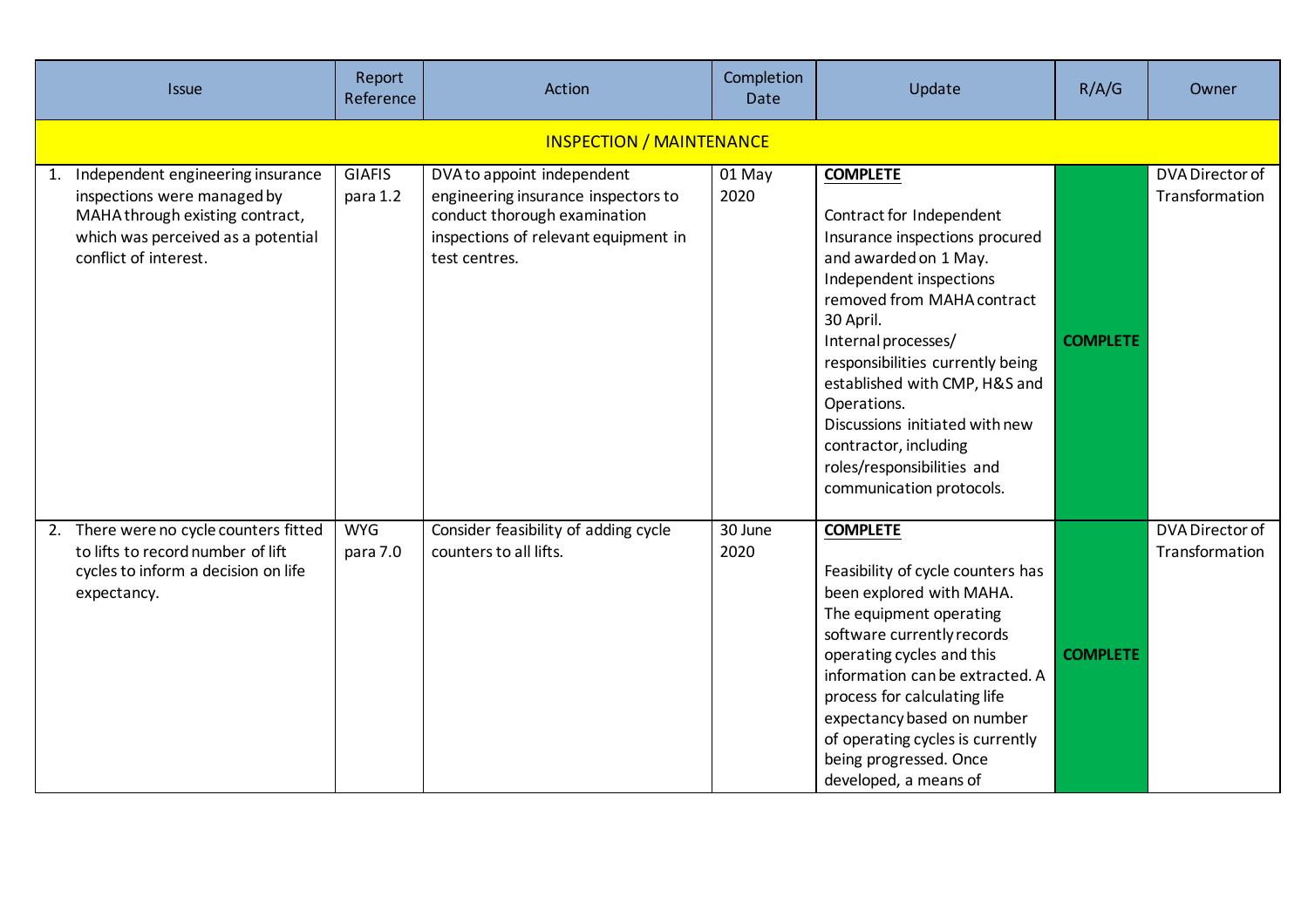| <b>Issue</b>                                                                                                                                                                      | Report<br>Reference       | Action                                                                                                                                                                                               | Completion<br><b>Date</b> | Update                                                                                                                                                                                                                                                         | R/A/G           | Owner                             |
|-----------------------------------------------------------------------------------------------------------------------------------------------------------------------------------|---------------------------|------------------------------------------------------------------------------------------------------------------------------------------------------------------------------------------------------|---------------------------|----------------------------------------------------------------------------------------------------------------------------------------------------------------------------------------------------------------------------------------------------------------|-----------------|-----------------------------------|
|                                                                                                                                                                                   |                           |                                                                                                                                                                                                      |                           | continuous review will be<br>implemented, and will inform<br>future replacement<br>programmes.                                                                                                                                                                 |                 |                                   |
| Inspection process may not have<br>3.<br>been sufficiently aligned to vehicle<br>lift usage.                                                                                      | <b>WYG</b><br>para 7.0    | Develop revised inspection process<br>based on the vehicle lift usage.                                                                                                                               | 01 April<br>2020          | <b>COMPLETE</b><br>Amendments to routine<br>maintenance procedures (8<br>weekly and 6 monthly) have<br>been agreed and implemented<br>with effect from 1 April 2020,<br>based on manufacturer's<br>recommendation and<br>operating instructions.               | <b>COMPLETE</b> | DVA Director of<br>Transformation |
| 4. Cracks were identified in lifts during<br>a thorough examination inspection<br>but there was no record within DVA<br>that a Serious Defect Report was<br>provided at the time. | <b>GIAFIS</b><br>para 4.3 | All future inspection and defect<br>reports shall be provided to DVA on<br>completion of a thorough examination<br>inspection to ensure repairs are<br>carried out within recommended<br>timescales. | 01 May<br>2020            | <b>COMPLETE</b><br>As a result of the new contract,<br>DVA will take ownership of the<br>reports from the independent<br>engineering insurance<br>inspectors. New procedures<br>will ensure defects are notified<br>and repairs effected on a timely<br>basis. | <b>COMPLETE</b> | DVA Director of<br>Transformation |
| WYG recommended that the<br>5.<br>general inspection of each lift<br>should include an inspection by a<br>Structural Engineer.                                                    | <b>WYG</b><br>para 7.0    | Ensure inspection of equipment,<br>including lifts, is completed by a<br>suitably qualified engineer.                                                                                                | 01 April<br>2020          | <b>COMPLETE</b><br>Amendments to routine<br>maintenance procedures (8<br>weekly and 6 monthly) have<br>been agreed and implemented                                                                                                                             | <b>COMPLETE</b> | DVA Director of<br>Transformation |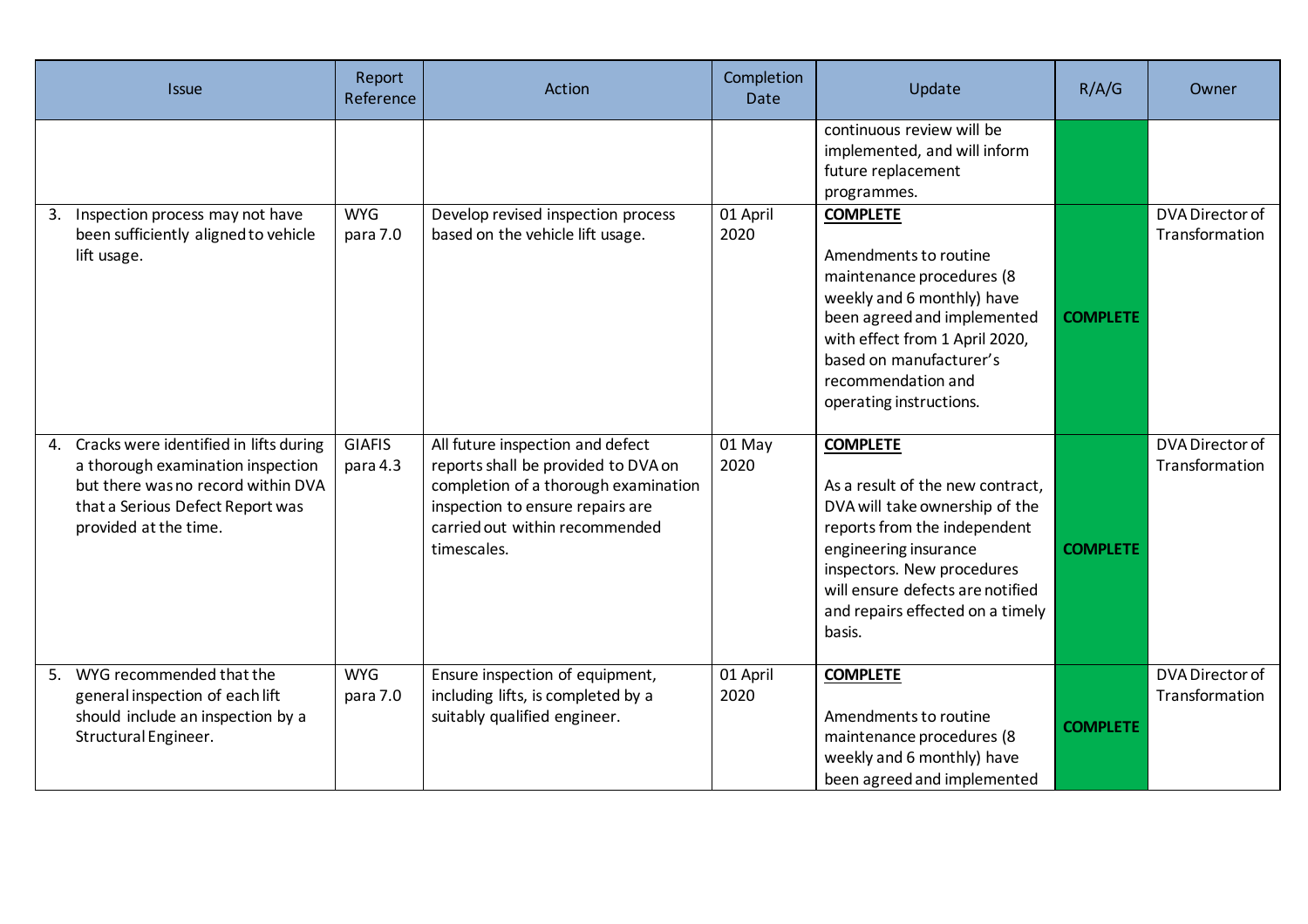| <b>Issue</b>                                                                                                                                   | Report<br>Reference                       | Action                                                                                                                                                     | Completion<br><b>Date</b> | Update                                                                                                                                                                                                                       | R/A/G           | Owner                                              |
|------------------------------------------------------------------------------------------------------------------------------------------------|-------------------------------------------|------------------------------------------------------------------------------------------------------------------------------------------------------------|---------------------------|------------------------------------------------------------------------------------------------------------------------------------------------------------------------------------------------------------------------------|-----------------|----------------------------------------------------|
|                                                                                                                                                |                                           |                                                                                                                                                            |                           | with effect from 1 April 2020.<br>These include additional<br>requirements for inspection of<br>vehicle lifts. Routine<br>maintenance will be carried out<br>by fully qualified MAHA<br>engineers.                           |                 |                                                    |
|                                                                                                                                                |                                           | <b>GOVERNANCE</b>                                                                                                                                          |                           |                                                                                                                                                                                                                              |                 |                                                    |
| DVA Health and Safety and Contract<br>Management Roles and<br>responsibilities not clearly defined.                                            | <b>GIAFIS</b><br>paras<br>4.10 to<br>4.12 | Clarify roles and responsibilities<br>between DVA Health and Safety and<br><b>DVA Contract Management</b>                                                  | 31 May<br>2020            | <b>COMPLETE</b><br>Internal processes/<br>responsibilities established<br>with CMP, H&S and Operations.<br>Discussions initiated with new<br>contractor, including<br>roles/responsibilities and<br>communication protocols. | <b>COMPLETE</b> | DVA Director of<br>Transformation                  |
|                                                                                                                                                |                                           | Consider whether the Health and<br>Safety team and Contract<br>Management responsibilities should<br>rest with a single Director or Grade 7<br>within DVA. | 31 May<br>2020            | <b>COMPLETE</b><br>The H&S function will move<br>into the Directorate<br>responsible for Contract<br>Management with effect from<br>1 June 2020.                                                                             | <b>COMPLETE</b> | <b>DVA Chief</b><br>Executive                      |
| Throughout the investigation<br>2.<br>process there were a number of<br>instances where key discussions<br>and key decisions were not formally | <b>GIAFIS</b><br>para 1.14                | Ensure proper procedures are in place<br>to record key decisions and key<br>meetings.                                                                      | 20 April<br>2020          | <b>COMPLETE</b><br>Confirmation that<br>arrangements are in place to                                                                                                                                                         | <b>COMPLETE</b> | <b>DVA Chief</b><br>Executive and<br>All Directors |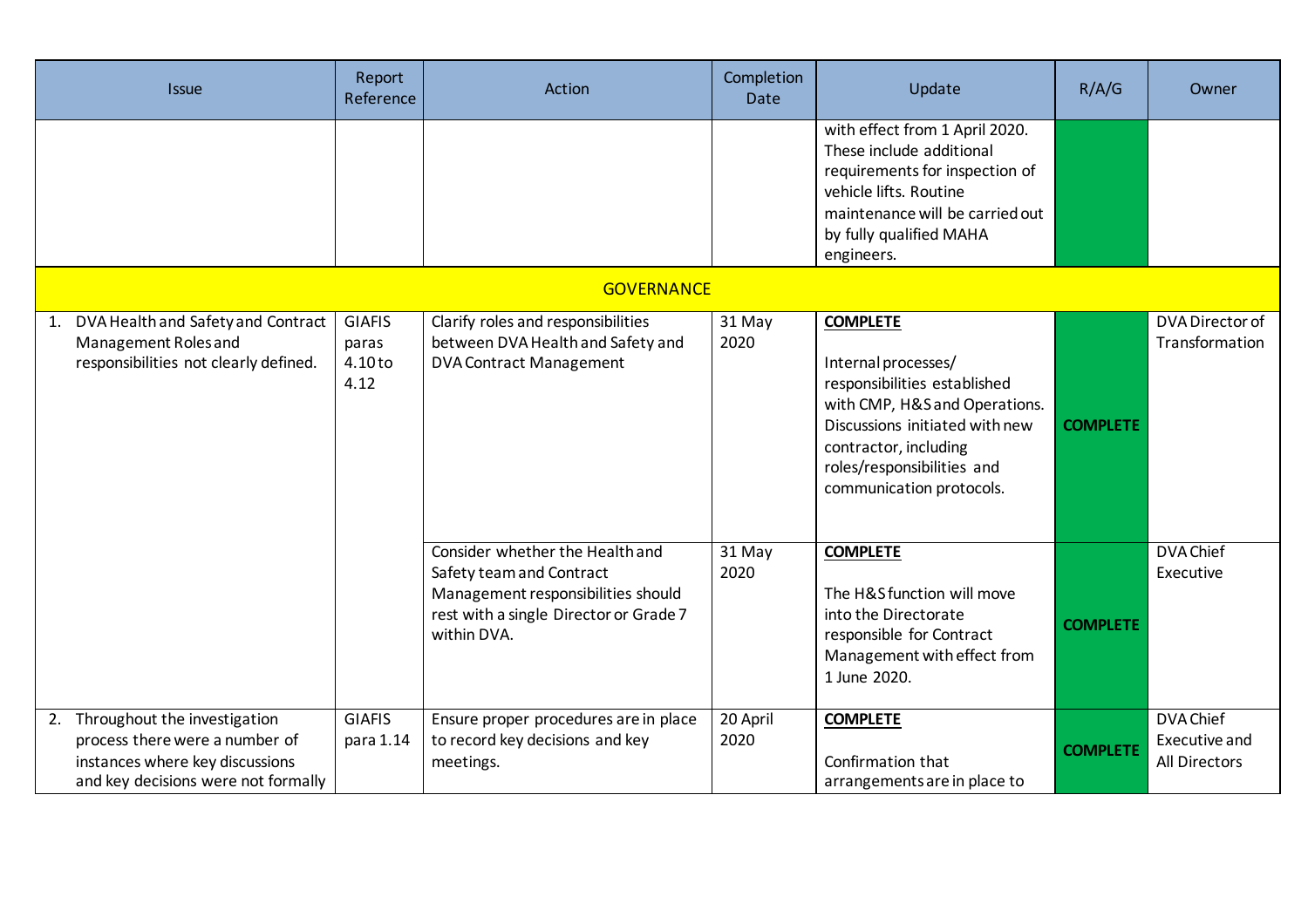| <b>Issue</b>                                                                                                                                                                         | Report<br>Reference | Action                                                                                                                 | Completion<br>Date                               | Update                                                                                                                                                                                                                                                                          | R/A/G           | Owner                                                     |  |
|--------------------------------------------------------------------------------------------------------------------------------------------------------------------------------------|---------------------|------------------------------------------------------------------------------------------------------------------------|--------------------------------------------------|---------------------------------------------------------------------------------------------------------------------------------------------------------------------------------------------------------------------------------------------------------------------------------|-----------------|-----------------------------------------------------------|--|
| documented.                                                                                                                                                                          |                     |                                                                                                                        |                                                  | properly record all key<br>decisions and key meetings.<br>Communication issued to all<br>business areas.                                                                                                                                                                        |                 |                                                           |  |
| Review DVA business continuity<br>3.<br>plans to take account of lessons<br>learned from lift issues.                                                                                |                     | DVA Business Continuity Plans shall be<br>reviewed and revised to take account<br>of lessons learned from lift issues. | $\overline{30}$<br>September<br>2020             | This process has been initiated.                                                                                                                                                                                                                                                | <b>Ongoing</b>  | <b>DVA Chief</b><br>Executive and<br><b>All Directors</b> |  |
| <b>MONITORING PROCESSES</b>                                                                                                                                                          |                     |                                                                                                                        |                                                  |                                                                                                                                                                                                                                                                                 |                 |                                                           |  |
| Investigation report and the DVA<br>1.<br>Chief Executive's response to the<br>Permanent Secretary's memo of 7<br>April be provided to the DVA Audit<br>and Risk Assurance Committee |                     | Provide copy of NICS GIAFIS<br>Investigation report to DVA Audit and<br><b>Risk Assurance Committee</b>                | 09 April<br>2020                                 | <b>COMPLETE</b><br>Chief Executive confirmed that<br>the report was provided to<br>Audit Committee members on<br>9 April and he briefed the Audit<br>Committee Chair on same day.<br>A copy of the memo and this<br>response will also be copied to<br>Audit Committee members. | <b>COMPLETE</b> | <b>DVA Chief</b><br>Executive                             |  |
| Implementing DVA Action Plan<br>2.                                                                                                                                                   |                     | Implementation of DVA Action plan<br>shall be monitored by DVA Audit<br>Committee                                      | <b>DVA Audit</b><br>Committee<br><b>Meetings</b> | July progress update reported<br>to DVA Audit Committee on 21<br>August.                                                                                                                                                                                                        | <b>Ongoing</b>  | <b>DVA Audit</b><br>Committee<br>Chair                    |  |
| Reporting progress in implementing<br>3.<br><b>Action Plan</b>                                                                                                                       |                     | Monthly reporting of progress in<br>implementing Action Plan to the<br>Permanent Secretary and the Minister            | 05 June<br>2020 (and<br>monthly<br>thereafter)   | Ongoing - July progress<br>reported to Permanent<br>Secretary, the Minister and<br>quarterly update published on<br>the Departmental website.                                                                                                                                   | <b>Ongoing</b>  | <b>DVA Chief</b><br>Executive                             |  |
| DVA Internal Audit Plan for 2020-21<br>4.                                                                                                                                            |                     | Validation of actions in this Action Plan                                                                              | 30 June                                          | <b>COMPLETE</b>                                                                                                                                                                                                                                                                 | <b>COMPLETE</b> | DVA Chief                                                 |  |